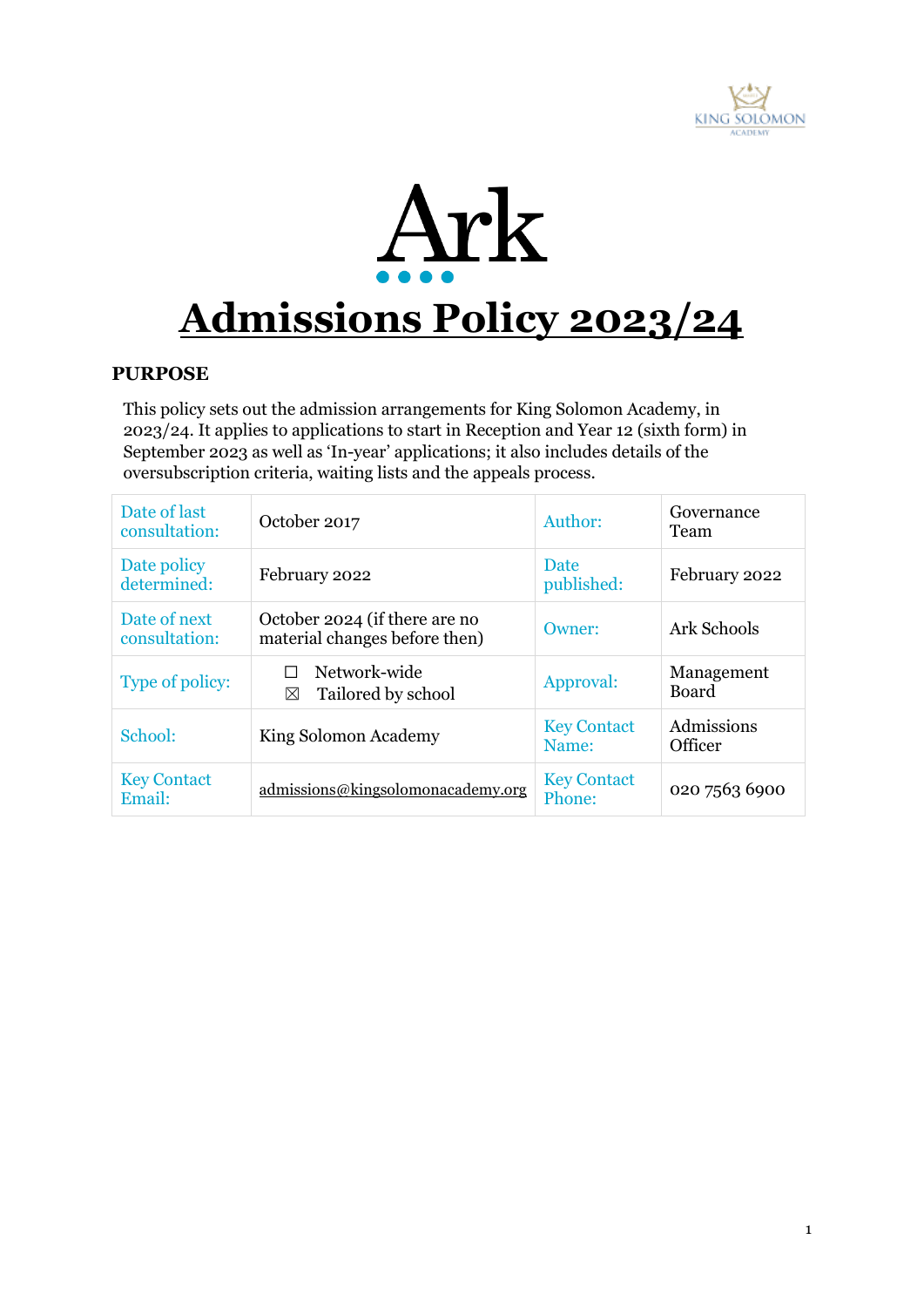

# **Contents**

- 1. Introduction
- 2. Statutory Guidance and Definitions
- 3. Application Process
	- 3.1 Normal Round Primary (Reception) and Secondary (External Year 7)
	- 3.2 Post-16 Provision (Sixth Form Year 12)
- 4. Oversubscription Procedure and Criteria (All Applications)
- 5. Children Below Compulsory School Age and Deferred Entry to School
- 6. 'In-Year' Application Process
- 7. Waiting Lists
- 8. Unsuccessful Applications and the Appeals Process
- 9. Applications Out-of-Chronological Age Group
- 10. Further Information and Contact Details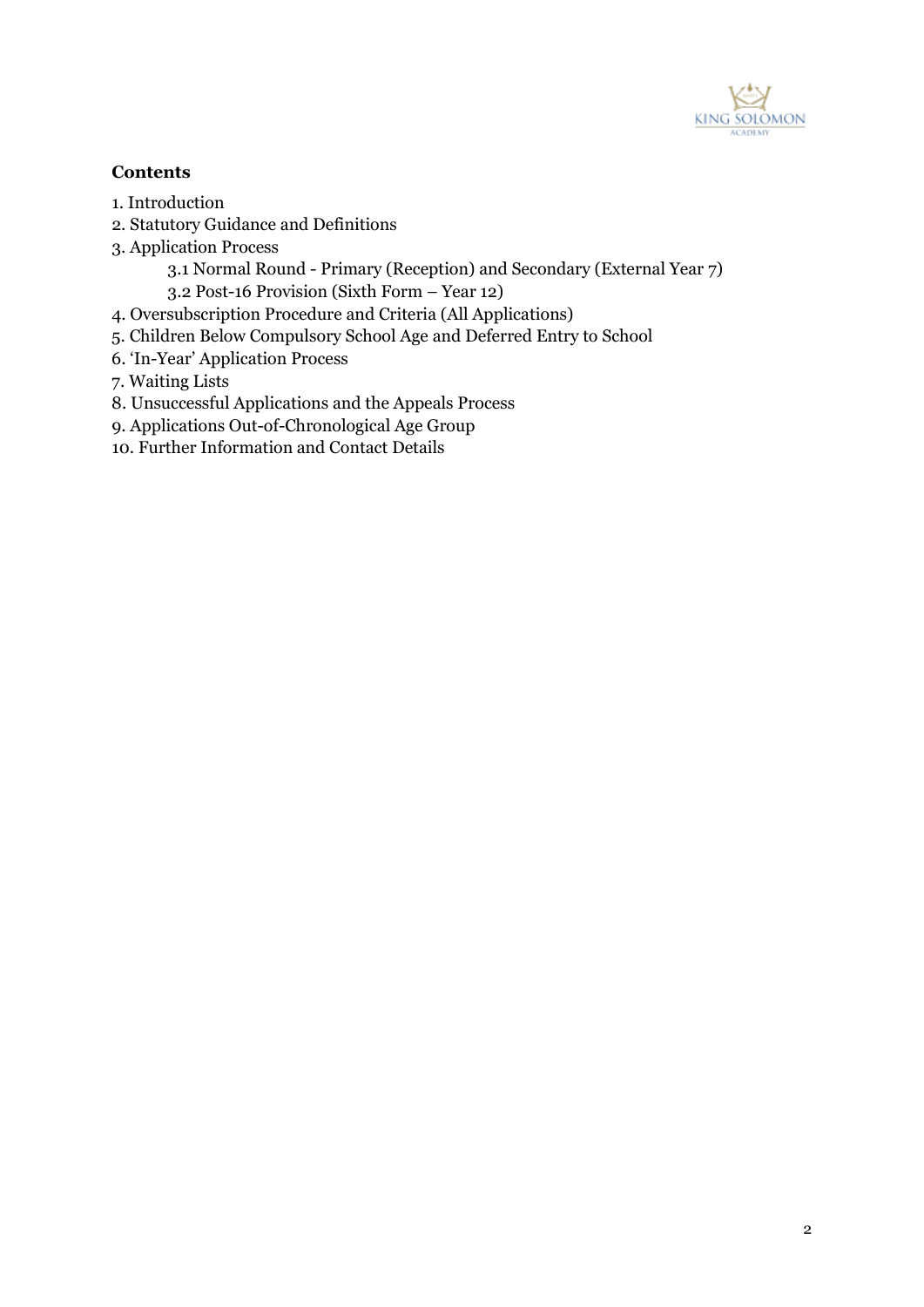

## **1. Introduction**

- i. Thank you for your interest in applying for a place at King Solomon Academy. We are based at two sites: Older Yeas Site, Penfold Street, London, London, NW1 6RX, and Younger Years Site, Crompton Street, London, W2 1ND. The aim of this policy is to provide clear guidance on the admission arrangements for a place at the school including information on timescales, deadlines and contact details for queries.
- ii. It also provides guidance on how applications are administered, the criteria used to prioritise applications (where necessary), waiting lists and the appeals process.
- iii. **King Solomon Academy is a non-selective all-through school with a nursery and sixth form. The school has an agreed Published Admission Number[1](#page-2-0) (PAN) for the following year groups;**

### **Primary (Reception): 90 Sixth Form (Year 12 – external places): 35**

**PLEASE NOTE**: King Solomon Academy is an all-through school with the same number of forms in year 6 and year 7. Year 6 students automatically progress to Year 7 and so there is no point of entry or published admissions number for external applicants in Year 7. If external applicants wish to apply for a place in Year 7, this will be processed as an 'In-Year' admissions, see section 6.

**PLEASE NOTE**: In most years, the school will be able to offer more Sixth Form places to external applicants than the external PAN and candidates are advised to consult the information given on the school's website and prospectus**.**

### **2. Statutory Guidance and Definitions**

- i. All information in this policy meets the statutory requirements set out by the Department for Education (DfE) in the School Admissions Code 2021, ("the Code") and the School Admissions Appeals Code 2012, ("the Appeals Code").
- ii. Ark Schools is a Multi-Academy Trust and is the admissions authority for all schools in the Ark network, including King Solomon Academy. Ark Schools, in accordance with its funding agreement, is responsible for the admissions policy of each school and coordinates with the relevant Local Authority for the administration of admissions applications. For King Solomon Academy, the relevant Local Authority is Westminster City Council.
- iii. According to the Code, there are two different routes for applications **'normal round'** and '**in-year'**; each route has a slightly different application process and timescales. Both application routes are detailed separately in this policy.

**'Normal round'** is relevant to all applications for a place in Reception starting at the beginning of the Autumn term in September.

**'In-Year'** is relevant to applications;

<span id="page-2-0"></span><sup>&</sup>lt;sup>1</sup> The maximum number of places available for admission in the year group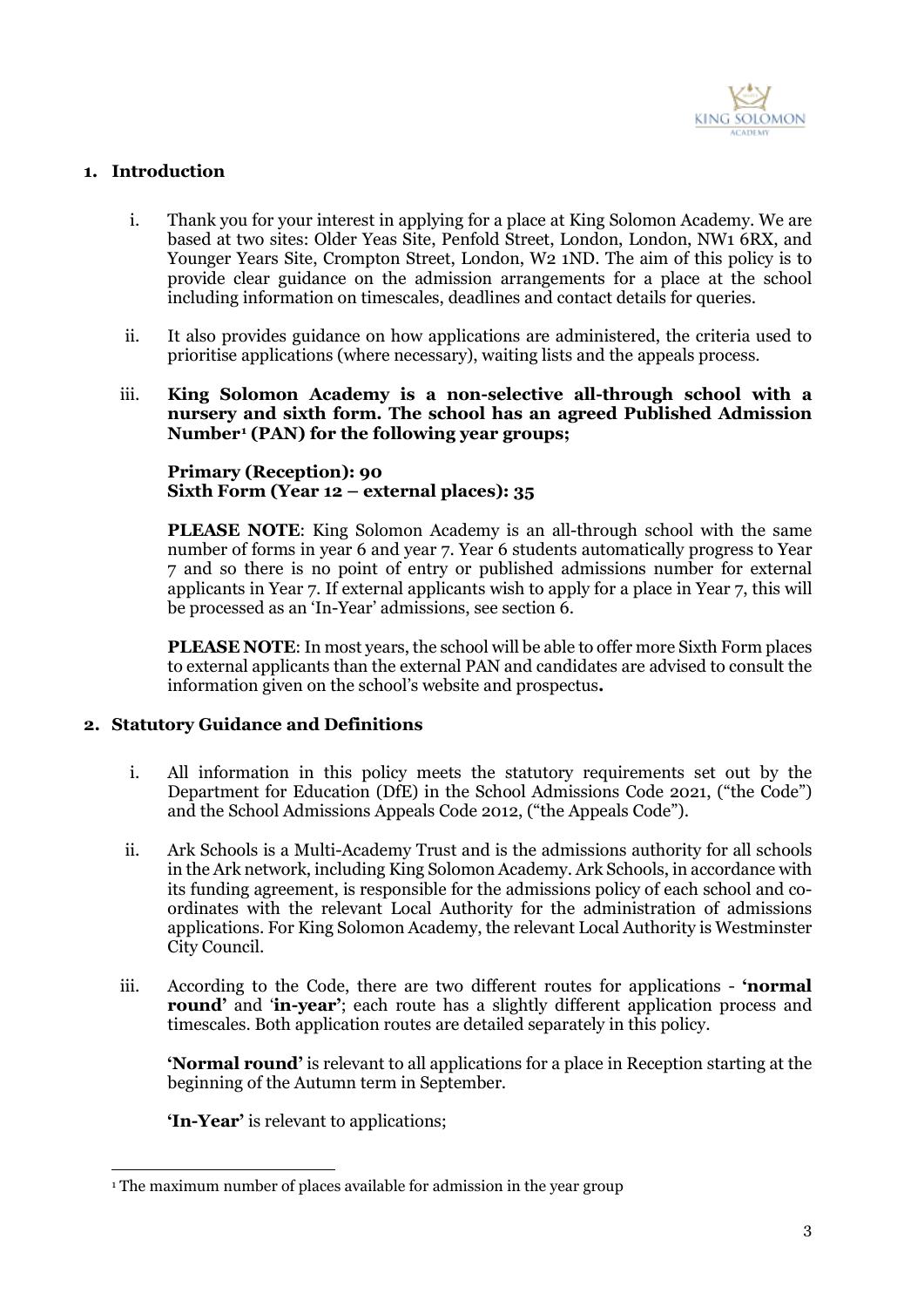

a) for all year groups other than Reception starting at the beginning of the Autumn term in September.

or

b) for any year group after the start of the Autumn term.

iv. The Nursery admissions process is separate from admissions to the rest of the school as it is not covered by the Code. Please refer to the Nursery Admissions Policy on the school website for information on this process, see link below.

#### <https://kingsolomonacademy.org/nursery-provision>

v. **PLEASE NOTE**: This policy is not relevant to the process for naming the school on a child's Education, Health and Care Plan (EHCP) or Statement of Special Educational Needs. There is a **separate process** for selecting or changing the school named on an EHCP or Statement of Educational Needs which is outside of the admissions process. Please contact the child's home Local Authority for further details.

## **3. Application Process**

## **3.1 Normal Round – Primary (Reception) and Secondary (External Year 7)**

- i. Applications for a place at the school are administered through the Westminster City Council application process. Parents resident in Westminster can apply online at [https://www.westminster.gov.uk/school-admissions;](https://www.westminster.gov.uk/school-admissions) parents resident in other areas must apply through their home local authority.
- ii. The Local Authority's timetable will be used for all normal round applications each year (exact dates within the months may vary from year to year).
- iii. The school publishes information about the arrangements for admission, including oversubscription criteria, in February for the following September (e.g. in February 2022 for admissions in September 2023).

### iv. **Primary application timeframe**:

The school has an agreed PAN of 90 pupils in Reception.

**Autumn Term 2022**: The school provides opportunities for prospective pupils and their parents/carers to visit the school.

**15 January 2023**: National closing date for Primary applications. Deadline for the Common Application Form to be completed and submitted to the relevant Local Authority.

**January-March 2023**: The school and Local Authority coordinate to process all applications.If more applications are received than places available they will be ranked according to the oversubscription criteria published in this policy, see section 4 below.

PLEASE NOTE: schools are not able to provide any information regarding specific applications during this process.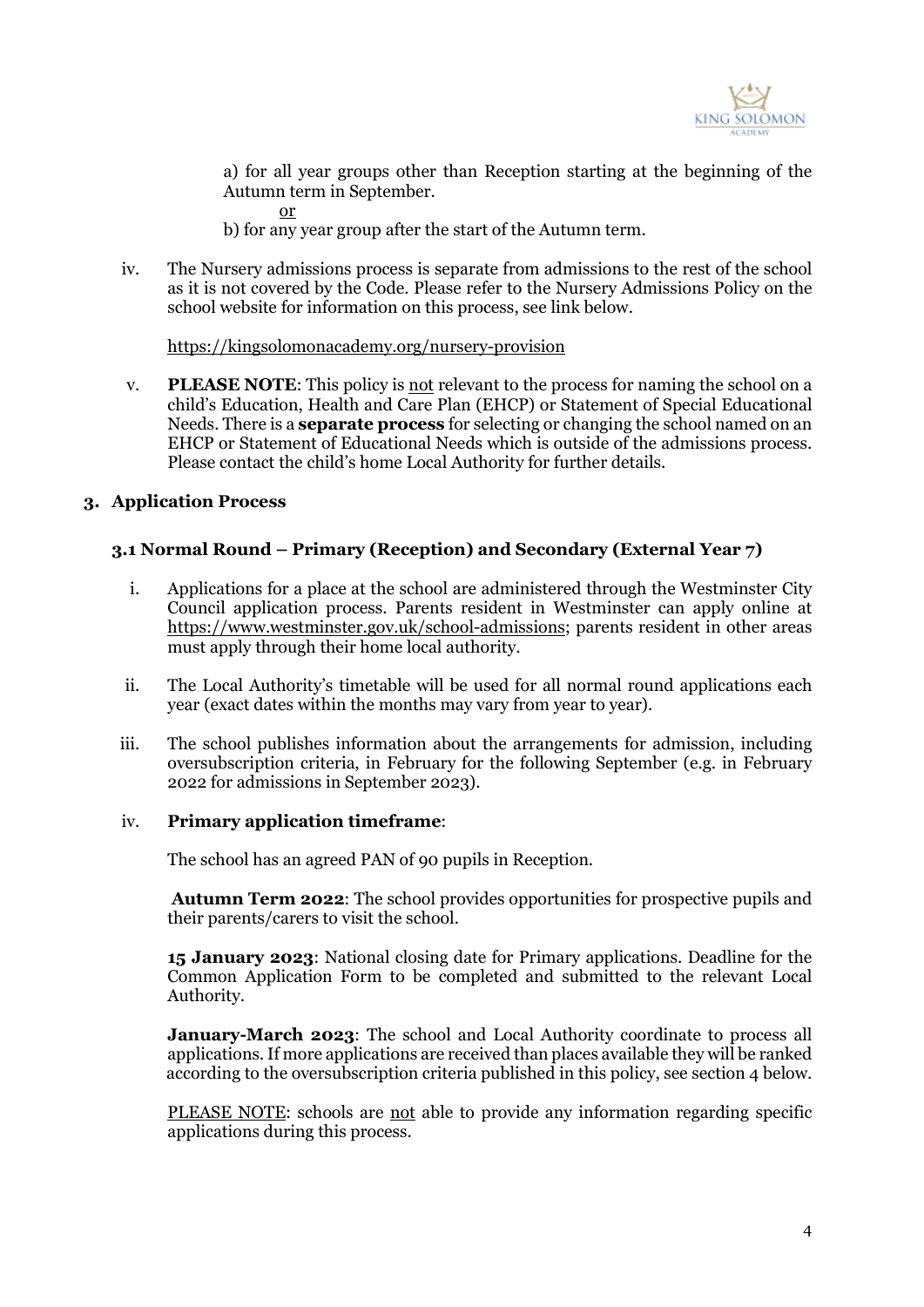

**28 February 2023:** Deadline for the school to publish its appeals timetable on their website.

**17 April 2023**: Offers made to parents/carers by the Local Authority.

#### vi. **Secondary (External Year 7) admission**

As described above, there is no formal admission point at Secondary, and the school is not part of the coordinated Secondary admissions process. As such, admission into Year 7 is managed through the 'In Year' admission process see below – section 6.

#### vii. **Allocation of places**:

- a) Where the school is named on a child's EHCP or Statement of Special Educational Needs, that pupil will be admitted to the school.
- b) The school will consider all applications for places. Where fewer applications are received than places available, the school will offer places to all those who have applied.
- c) If the number of applications for admission is greater than the PAN (places available), all applications will be considered and places offered according to the oversubscription criteria in the order set out below (see section 4).
- d) Where an application has been unsuccessful due to a place not being available, applications will be put onto a waiting list which will be maintained until the end of the admission year. The waiting list will be ranked solely according to the oversubscription criteria detailed in this policy (not date of application) and updated each time an unsuccessful application is added. See section 7 below for more details on waiting lists.
- e) Where an application has been unsuccessful parents/carers have the right to appeal the decision to an Independent Appeal Panel. See section 8 below for detailed information on the appeals process.

### **3.2 Post-16 Provision (Sixth form – Year 12)**

- i. The school has a PAN of 35 for Year 12. This is the minimum number of external candidates the school guarantees to admit.
- ii. In most years, the school will be able to offer more places to external applicants. Candidates are advised to consult the information given on the school's website and in any prospectus.
- iii. The minimum academic entrance requirement to be eligible for a place in the sixth form is:

a) For entry to BTEC courses: 5 GCSEs graded 9-5, including English Language or English Literature and Maths (not including BTECs or other equivalents)

b) For entry to A-level courses 5 GCSEs graded 9-6, including English Language or English Literature and Maths (not including BTECs or other equivalents)

c) To study A-levels in Maths, Further Maths and Science there is an additional minimum requirement of at least GCSE grade 7 in the specific subject.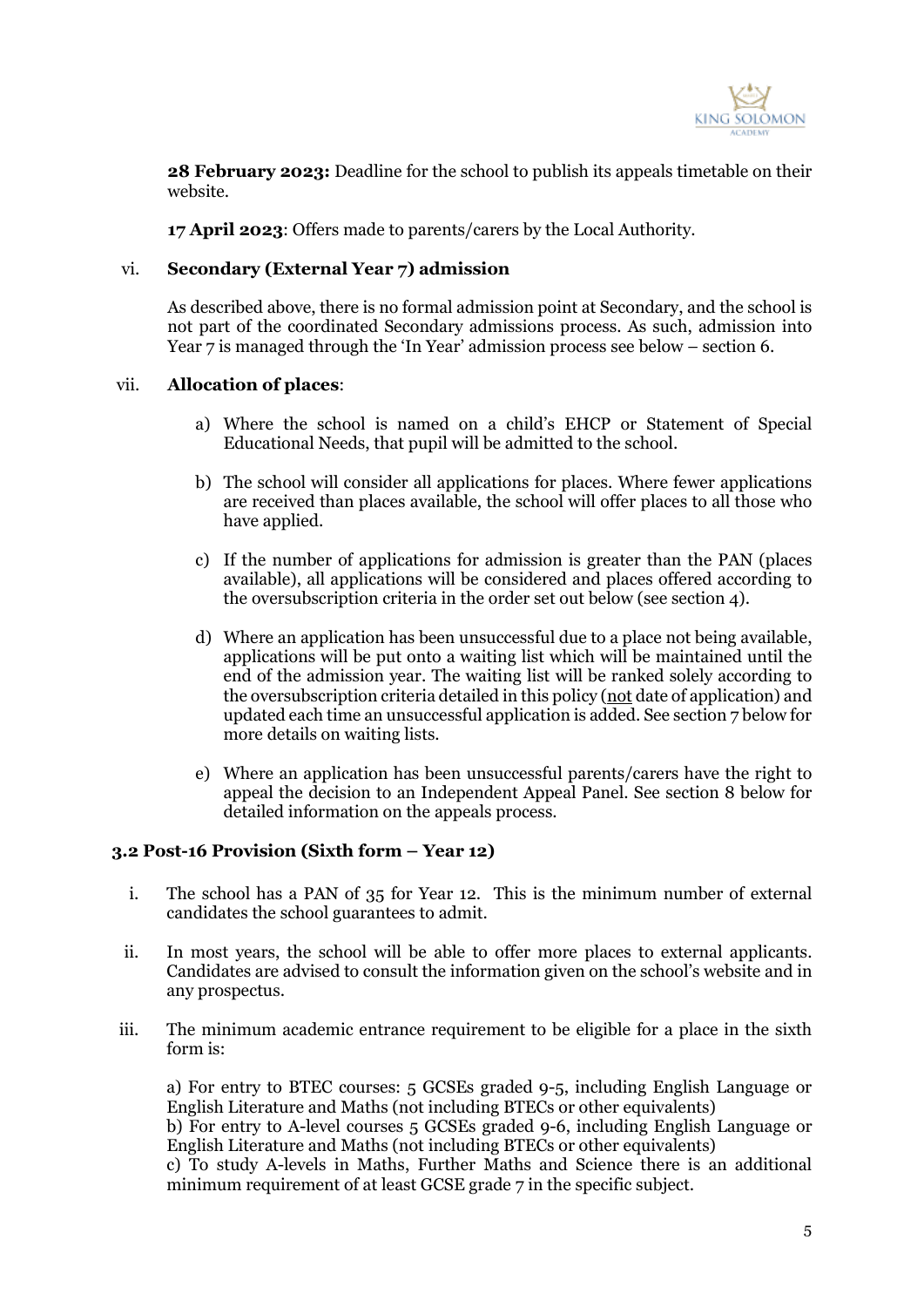

The same requirements apply to both internal and external applicants.

## iv. **Application process**:

- a) **For internal applicants**: Current students at the school in Year 11 do not need to complete an admission application form for a place in the Sixth Form as they can automatically progress to Year 12 if they obtain the minimum academic requirements detailed above.
- b) **For external applicants**: Applications should be made directly to the school through the website. Go to [www.kingsolomonacademy.org](http://www.kingsolomonacademy.org/) and follow the links to 6th form applications.
- c) Young people may make their own application to the sixth form; the application can be made by the parent/carer but does not have to be.
- v. Where more applications are received than there are places available the oversubscription criteria in this policy applies (see section 4).
- vi. Unsuccessful Applicants have the right to appeal the school's decision to an Independent Appeal Panel. See section 8 for further details on the appeals process.
- vii. PLEASE NOTE: While every attempt will be made to offer students a place on their course of preference this will not always be possible and cannot be guaranteed. Specific courses may have additional entrance requirements and others will have a higher rate of preference. Details of all the courses available and any additional course requirements are provided in the Sixth Form prospectus, available through the school website.

<http://kingsolomonacademy.org/welcome-ksa-sixth-form>

# **4. Oversubscription Procedure and Criteria (All applications)**

If the number of applications received for any phase or year group is greater than the number of spaces available, places will be allocated according to the oversubscription criteria and order below.

i. 'Looked After Children'[2](#page-5-0) and children who have previously been a 'Looked After Child' but immediately following this became subject to adoption, a child arrangements order or special guardianship order, including those who appear (to Ark Schools) to have been in state care outside of England and ceased to be in state care as a result of being adopted[3.](#page-5-1)

<span id="page-5-0"></span><sup>2</sup> A 'Looked After Child' is a child who is (a) in the care of a local authority, or (b) being provided with accommodation by a local authority in the exercise of their social services functions (see the full definition in Section 22(1) of the Children Act 1989).

<span id="page-5-1"></span><sup>3</sup> Under the Admissions Code, a child is regarded as having been in state care outside of England if they were in the care of or were accommodated by a public authority, a religious organisation, or any other provider of care whose sole or main purpose is to benefit society.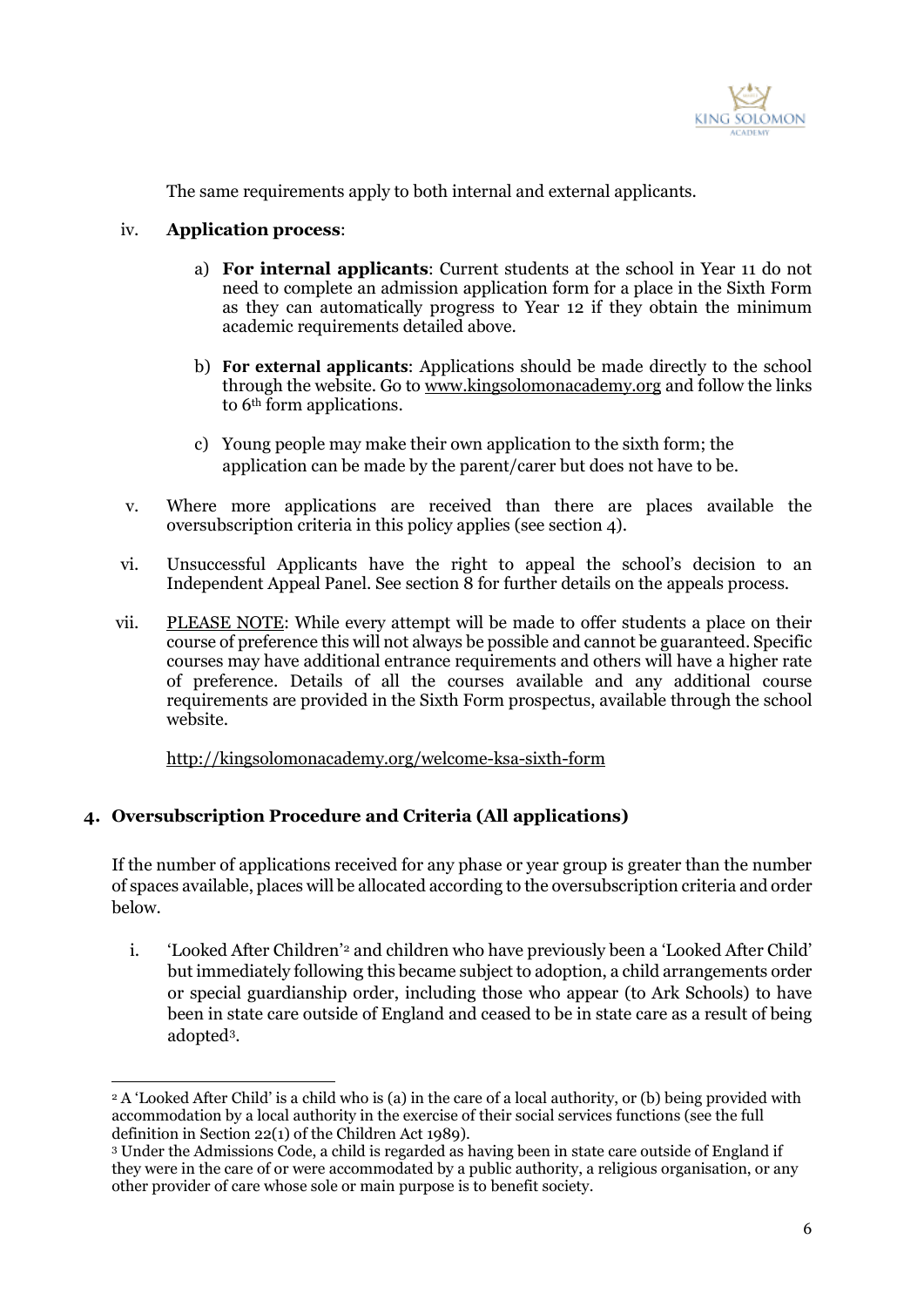

- ii. Children of staff at the school who occupy, or have been recruited to, a post where there is a demonstrable skill shortage. Ark Schools must approve the Principal's assessment process and designation of such posts to confirm the staff members' eligibility under this criterion. Priority will be limited to one place for each form of entry in any year (i.e. 3 places in each 3-form year group).
- iii. Children who, at the time of admission, have a sibling who attends the school. For this purpose, "sibling" means a whole, half or step-sibling or an adopted child resident at the same address.
- iv. Children of staff in the school who have been employed at the school for two or more years at the time the application is submitted. Ark Schools must approve the Principal's decision to allocate places to staff under this criterion. Priority will be limited to one place for each form of entry in any year (i.e. 3 places in each 3-form year group).
- v. Distance measurement Priority will be given to those children who live closest to the mid-point of the entrances to both younger years and older years sites (see map below; Easting coordinate: 5268073 Northing coordinate:1819638, 355 Edgware Rd, London W2 1BS)



The Local Authority measures distance on behalf of Ark Schools. Westminster City council use Ordinance Survey Data to calculate **straight line distance** between the child's home and the midpoint between the two school sites outlined above.

PLEASE NOTE: A child's home will be the address at which the child normally resides and which has been notified to relevant agencies (e.g. the Local Authority) as being the child's normal place of residence. Where a child lives normally during the school week with more than one parent at different addresses, the permanent home address for the purposes of school admissions will be the one where the child spends the majority of school nights Monday–Friday.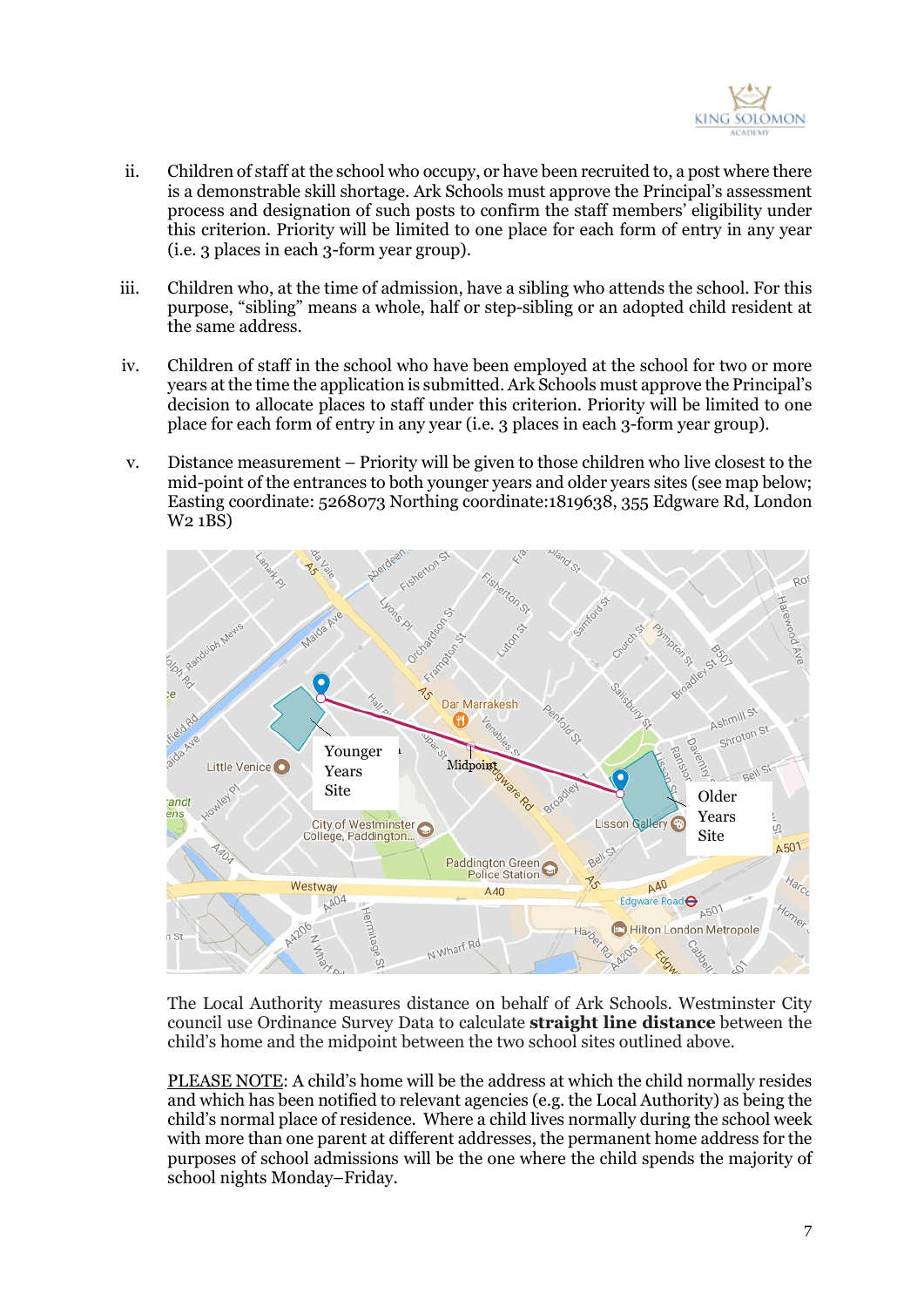

- vi. Tie breaker: If Ark Schools is unable to distinguish between applicants using the published oversubscription criteria, places will be offered via a random draw which will be supervised by someone independent of the school.
- vii. In the case of multiple births or siblings in the same year group, where there is only one place available in the school, all will be considered together as one application.

## **5. Children Below Compulsory School Age and Deferred Entry to School**

- i. All children are eligible for a full-time place at school in the September following their fourth birthday.
- ii. A child must be in full-time education[4](#page-7-0) by the time they reach compulsory school age. A child reaches compulsory school age on the next prescribed day on or following their fifth birthday. The prescribed days are 31st December, 31st March and 31st August.
- iii. When a place has been offered to a child below compulsory school age, parents can choose to defer the date their child is admitted to the school until later in the year. This date cannot go beyond the point at which the child reaches compulsory school age and cannot go beyond the beginning of the final term of that same academic year.
- iv. When a place has been offered to a child below compulsory school age, parents can also choose for the child to attend the school part-time up until the child reaches compulsory school age, after which they must attend full time.

### **6. 'In-Year' Application Process**

- i. The 'In-Year' application process is relevant to applications for places in any year group that does not have a PAN (e.g. Years 1 - 11), starting at the beginning of the academic year or for any year group starting at any other point throughout the academic year.
- ii. The Local Authority holds information on which schools in their area have spaces for each year group. Contact Westminster City Council via the link below for further information.

### <https://www.westminster.gov.uk/school-admissions>

iii. In-year applications to King Solomon Academy can be submitted at any time and are made through the Local Authority. Parents will be notified of the outcome of any inyear application within 15 school days.

The In-Year application form can be accessed through the link below.

### <https://www.westminster.gov.uk/in-year-school-admissions>

iv. If an in-year application is refused the child will be added to the waiting list for that year group. A child's position on the waiting list will be determined solely according to

<span id="page-7-0"></span><sup>4</sup> For this purpose, 'full-time education' includes registered for home schooling and attendance at other educational institutions as detailed in section 8 of the Education Act 1996.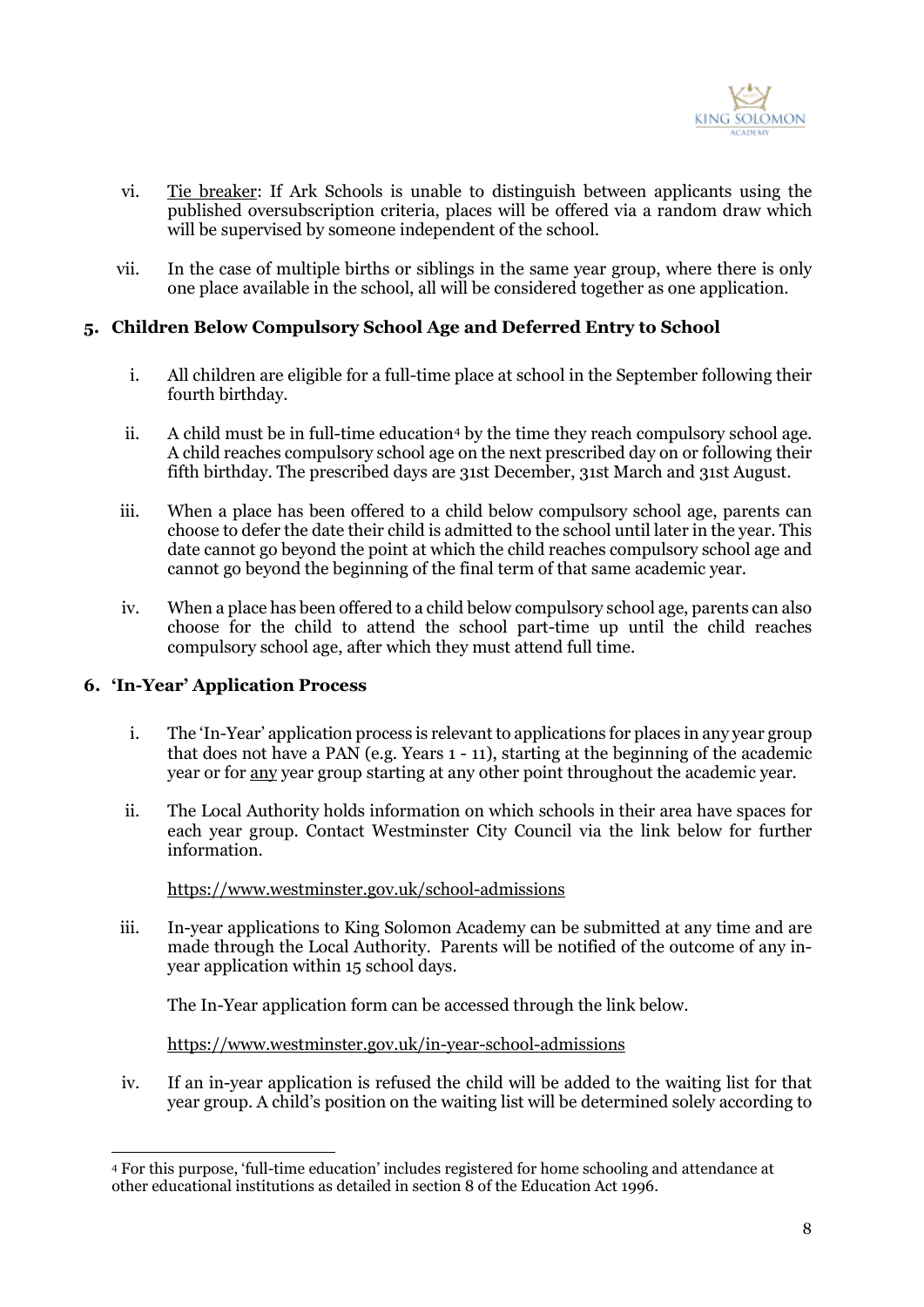

the oversubscription criteria in this policy. See section 4 for the oversubscription criteria and section 7 for more information on waiting lists.

- v. If an In-Year application has been refused, the parent/carer has the right to appeal the decision to an Independent Appeals Panel. For detailed information about the appeals process see section 8 of this policy.
- vi. **Fair Access Protocol:** Local Authorities are required to have Fair Access Protocols in order to make sure that unplaced, vulnerable children are offered a place at a suitable school as quickly as possible. The school complies with Westminster City Council's Fair Access Protocol. Admissions under Fair Access Protocol are discussed between the school and Local Authority on a case-by-case basis. This may mean admitting children above the PAN.

#### vii. **Secondary (External Year 7) admission – using the In Year 6 waiting list**

As described above, there is no formal admission point at Secondary, and the school is not part of the coordinated Secondary admissions process. As such, admission into Year 7 is managed through the 'In Year' Year 6 admission process, using the "In Year" Year 6 / Potential Year 7 Entry Waiting List, managed by Westminster Admissions.

Around the secondary admissions offer day, in March, a number of offers will be made to this list to start at the school in September, depending on how many places are available using the waiting list, ordered on the basis of the oversubscription criteria.

### **7. Waiting Lists**

- i. Any child refused a place at the school will automatically be put on a waiting list (unless a higher preference school has been offered.) A waiting list will be maintained until the end of the academic year after which it will be cleared.
- ii. The waiting list is maintained in the order of the oversubscription criteria only (not application date). This means that names can move down the list if, e.g. someone moves into the area and is higher placed under the oversubscription criteria.
- iii. Parents/carers have the right to request their child is removed from the waiting list at any time. Once removed, the child cannot be reinstated on the waiting list without submitting a new application.
- iv. If a place becomes available it will be allocated to the first child on the waiting list, in accordance with the oversubscription criteria. If that offer is declined the place will be offered to the next child on the waiting list.

#### **8. Unsuccessful Applications and the Appeals Process**

i. All applicants who have applied for a Primary, Secondary or Sixth Form place at the school and been refused have a right to appeal that decision to an Independent Appeal Panel.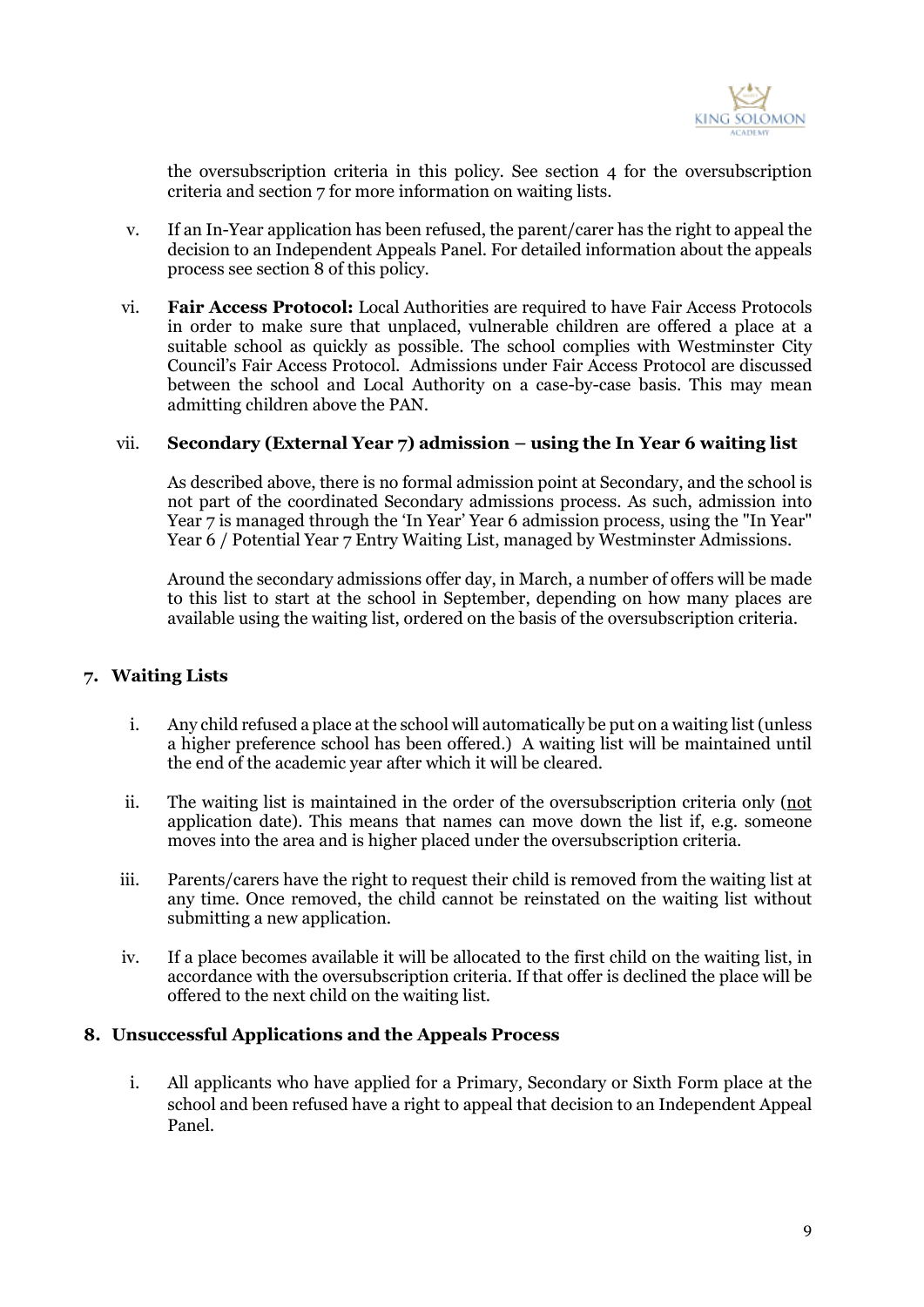

- ii. Applicants will be informed in writing of the school's decision to refuse their application. This letter will include;
	- a) The reason a place was refused (e.g. no available places)
	- b) Information about the waiting list
	- c) Information about the right to appeal
	- d) The deadline for submitting an appeal
	- e) Contact details for making an appeal
- iii. Full details on the appeals process is available on the school website, see link below. <https://kingsolomonacademy.org/admissions/reception-and-nursery-admissions>
- iv. The deadline for submitting an appeal will be at least **20 school days[5](#page-9-0) from the date of notification that an application was unsuccessful**. Appeals received after this date are subject to different timeframes and exact deadlines will be provided in the letter from the school. This deadline applies to 'normal round' and 'in-year' applications.
- i. Appeals are submitted to Ark Schools via an online<sup>[6](#page-9-1)</sup> form which is available through the school website or from the school. See section 10 for contact details.
- ii. The decision of the Independent Appeal Panel is binding on all parties.

### **9. Applications Out-of-Chronological Age Group**

- i. Parents/carers may choose to seek a place for their child outside of their chronological age group for a variety of reasons (e.g. the child is summer born, is considered gifted and talented or has experienced problems such as ill health).
- ii. The decision to admit a child out-of-year group is uncommon and will always be made on the basis of the unique circumstances for each specific case and what is best for that individual child. The decision will be made by the Principal of the school and will take into account parents'/carers' views, expert advice from relevant social, educational and medical professionals, whether the child has previously been educated out of their normal age group, any evidence that the child may naturally have fallen into a lower age group if it were not for being born prematurely and the long-term impact of the decision on the child.
- iii. Applications for a child to be admitted to a year group outside of their chronological age group should be made through the same process set out in this policy for both 'normal round' and 'in-year' applications. However, in addition to the standard application form **further documentation should be provided to support the request for a place out of chronological year group.** This applies regardless of whether it is for a higher or lower year group.
- iv. The Principal may request additional information after the submission of an application for an out-of-year group place, if necessary.

<span id="page-9-0"></span><sup>5</sup> School days do not include weekends, national holidays or school holidays

<span id="page-9-1"></span><sup>6</sup> Hard copies are available on request from the school. These should be returned to the school for the attention of the Admissions Officer.